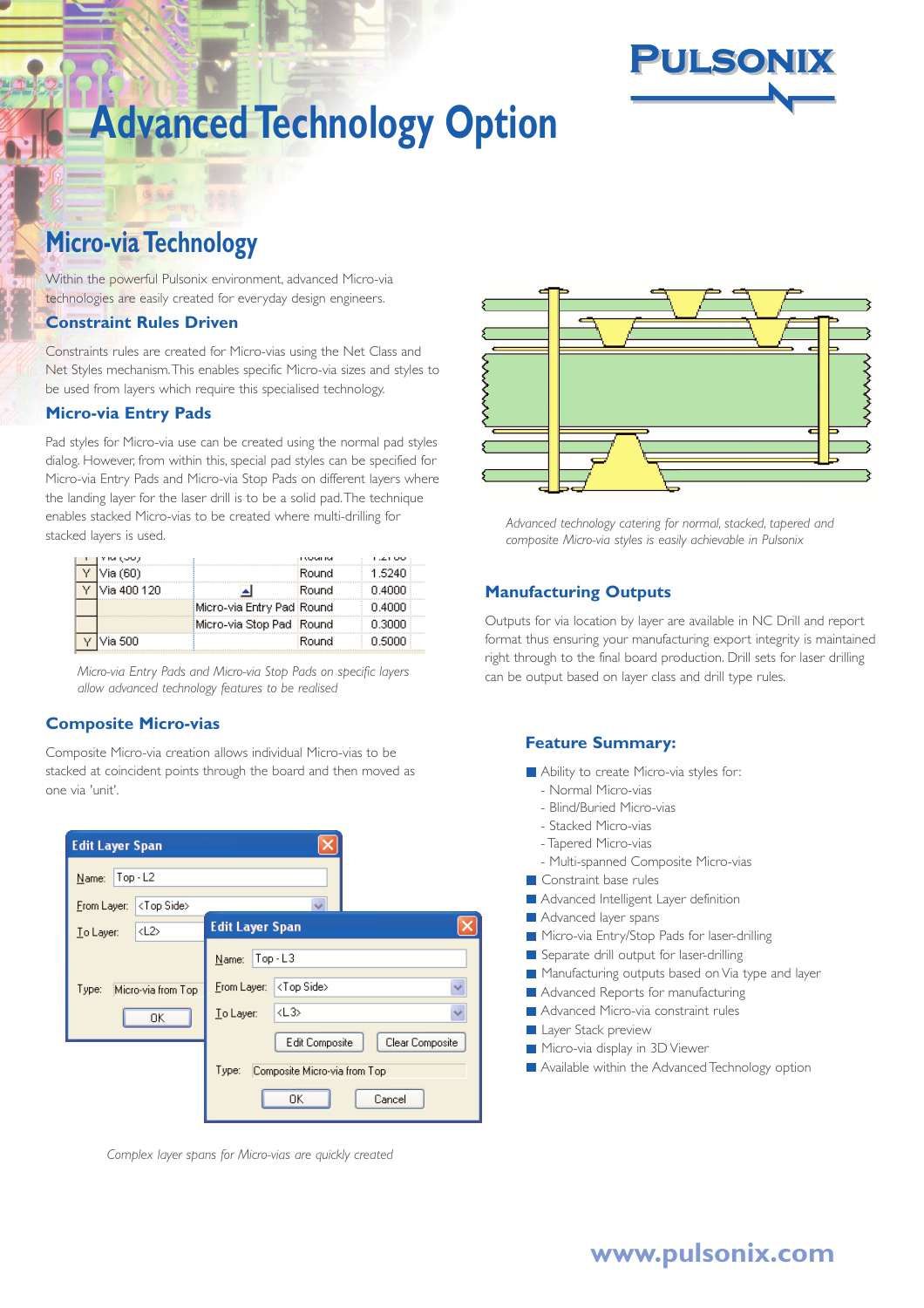

# **Embedded Component Technology**

# **Leading-edge Technology**

For leading-edge PCB designs, the embedded component technology feature provides the essential option for buried components.This technology includes support for buried/printed resistors, buried capacitors, RF spiral inductors, planar transformers, embedded semiconductors and thinned dies.

### **Buried Semiconductors and Thinned Dies**

As part of the European funded Hermes project, Pulsonix has been enhanced well beyond the current commercial capabilities such is the belief that Pulsonix can also be used to help steer new technology into the market.

The Hermes project has enabled Pulsonix to introduce the concept of 'thinned' dies and buried semiconductors into inner layer substrates. That's buried into cavities within the layer, as well as the current capability where any component can be added to the surface of an

inner layer where build-up technology would then be employed to construct the board 'sandwich'.



### **Passive Components**

Passive resistors can be printed on inner layers and connected by resistive material. Depending on the manufacturing method, a resist mask or encapsulating coating will be required.

The Pulsonix Embedded Components feature handles this by allowing you to associate the necessary additional manufacturing layers for the resistive and other materials with the correct inner copper layer.

#### **Planar Components**

The planar converter or transfer component may exist on the outer only or throughhole layers and may have a physical body applied to the outer layers. However, part of the footprint consists of copper spirals which are connected by a component via, effectively joining the two footprint pads.

By defining the footprint as



*Irregular spiral shapes can be created using the Pulsonix Embedded Component option*

embedded, the Component can be mirrored and all the inner layers will swap as required. Special DRC properties also allow the right internal connectivity to be made on the elements of these components.

#### **3D Viewer**

By defining the footprint as embedded, the Component can be mirrored and all the inner layers will swap as required. Special DRC properties also allow the right internal connectivity to be made on the elements of these components.



*Where boards become too dense for conventional components, embedded components become essential*

| Technology - Layers - Layers |   |                |                            |                   |               |              |            |   |
|------------------------------|---|----------------|----------------------------|-------------------|---------------|--------------|------------|---|
| Styles                       |   |                |                            | Class             |               |              |            |   |
| Pad Styles                   |   | <b>Hame</b>    | <b>Associated Layer</b>    |                   | Side          | <b>Bias</b>  | <b>Het</b> | M |
| Track Styles                 |   |                | Wires Top                  | Wire Link         | Top           | None         |            |   |
| Line Styles                  |   |                | Silkscreen Top             | Silkscreen        | Top           | None         |            |   |
| Text Styles                  |   | Top            |                            | Electrical        | Top           | $\mathbf{x}$ |            |   |
| Hatch Styles                 |   |                | Solder Mask Top            | Solder Mask       | Top           | None         |            |   |
| Rules                        |   |                | Paste Mask Top             | Paste Mask        | Top           | None         |            |   |
| Spacing Rules                | Ÿ |                | Pin Names                  | Non-Electrical    | Top           | None         |            |   |
| DFM/DFT Rules                | Υ |                | Resistor Coating           | Coating           | Inner         | <b>None</b>  |            |   |
| Differential Pairs           |   |                | <b>Resistor Pad Resist</b> | Resist            | Inner         | <b>None</b>  |            |   |
| <b>Sa</b> Nets               | Y | Resistor       |                            | Flectrical        | Inner         | <b>None</b>  |            |   |
| Net Names                    | Y |                | Resistor Material          | Resistor          | Inner         | None         |            |   |
| Net Classes                  | Y | Inner Copper 2 |                            | Electrical        | Inner         | None         |            |   |
| Pin Networks                 |   | Capacitor      |                            | Electrical        | Inner         | None         |            |   |
| <b>N</b> Layers              |   |                | Capacitor Material         | Capacitor         | Inner         | None         |            |   |
| Lavers                       |   | Inner Copper 4 |                            | Electrical        | Inner         | None         |            |   |
| Layer Spans                  |   | Bottom         |                            | <b>Flectrical</b> | <b>Bottom</b> | IV           |            |   |
| Laver Classes                |   |                | Silkscreen Bottom          | Silkscreen        | Bottom None   |              |            |   |
| Materials                    |   |                | Solder Mask Bottom         | Solder Mask       | Bottom None   |              |            |   |
| CAM Plots                    |   |                | Paste Mask Bottom          | Paste Mask        | Bottom None   |              |            |   |
| Drill Sizes                  |   |                | Wires Bottom               | Wire Link         | Bottom None   |              |            |   |
| <b>Attribute Names</b>       |   | Documentation  |                            | Documentation     |               | None         |            |   |

*Advanced Intelligent Layer and Layer Classes are rapidly defined in Pulsonix*

## **Feature Summary:**

- Supports embedded component types for:
	- Buried resistors and printed 'internal' resistor components
	- Buried capacitors and dielectric/insulator layers
	- Planar convertors and transformers
	- Embedded semiconductors and thinned dies
- Flexi-rigid embedded components
- Rules driven technology interface
- Layer definitions and layer class definitions for 'internal' components
- Internal layer definition for supporting layer documentation and associated layers
- Supports mixed conventional, SMD & embedded component technologies
- Interactive Spirals and spiral inductor creation
- Internal layer cavity spans
- **Board Outline Cutouts and Area spans**
- Manufacturing checks for embedded technologies
- Interactive component layer change feature supports internal layers
- **F** Footprint library creation for internal 'SMD' components and pads
- Footprint definition with 'component via' support
- Report Maker output of embedded technology features
- Layers report with reference for embedded components

# **www.pulsonix.com**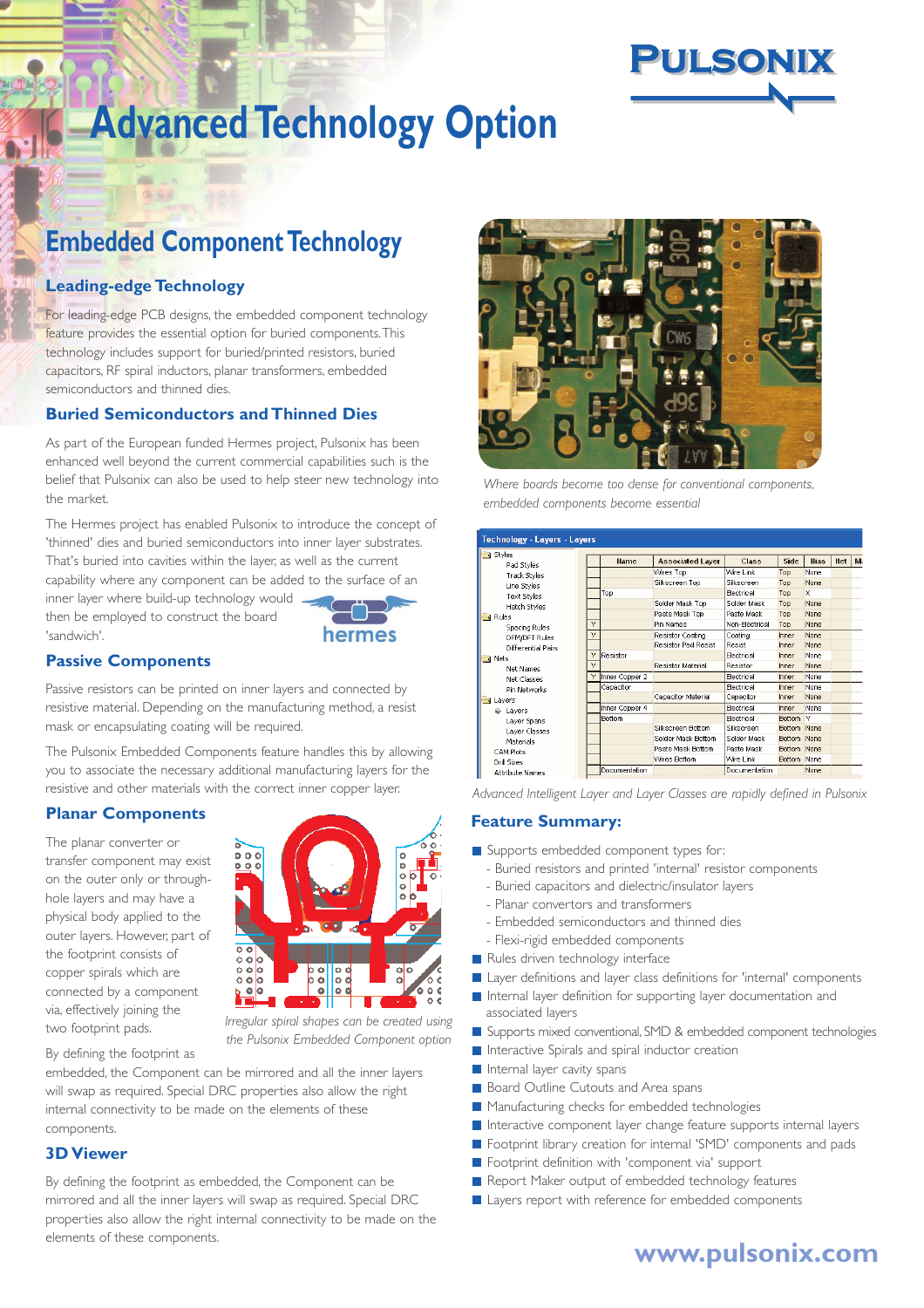

# **Flexi-rigid Board Technology**

# **Flexi-rigid technology**

True Flexi-rigid support is available using the features within the Advanced Technology package; Multi-spanned Layer Areas, Board Outlines, Board Cutouts and Layer Spanned Components. Using these powerful options, the Board outline can be created to span 'internal' flexi layers that are still exposed externally.

#### **Advanced Layer Spans**

Advanced layer span definitions enables you to create the regular board outline plus the board outline required for an inner flexi-layer which may extend outside of the normal board boundaries.

#### **Layer Spanned Components**

Adding Components to layer spans allows them to also be exposed to the 'air'. Both through-hole and surface-mounted components on inner flexi layers can be achieved but with true 'side' and layer characteristics available within their Property definitions.This means true assembly reports, manufacturing plots and build details can be exported for an accurate manufacturing process.

#### **Manufacturing Outputs**

Each set of board outlines can be output in a 'drill-ready' format for profiling for each layer span produced. Manufacturing reports and design detail can all be easily output through a set of built-in Report Maker and standard output options.



*Next-generation flexi-rigid designs can easily be created in Pulsonix*



# **www.pulsonix.com**